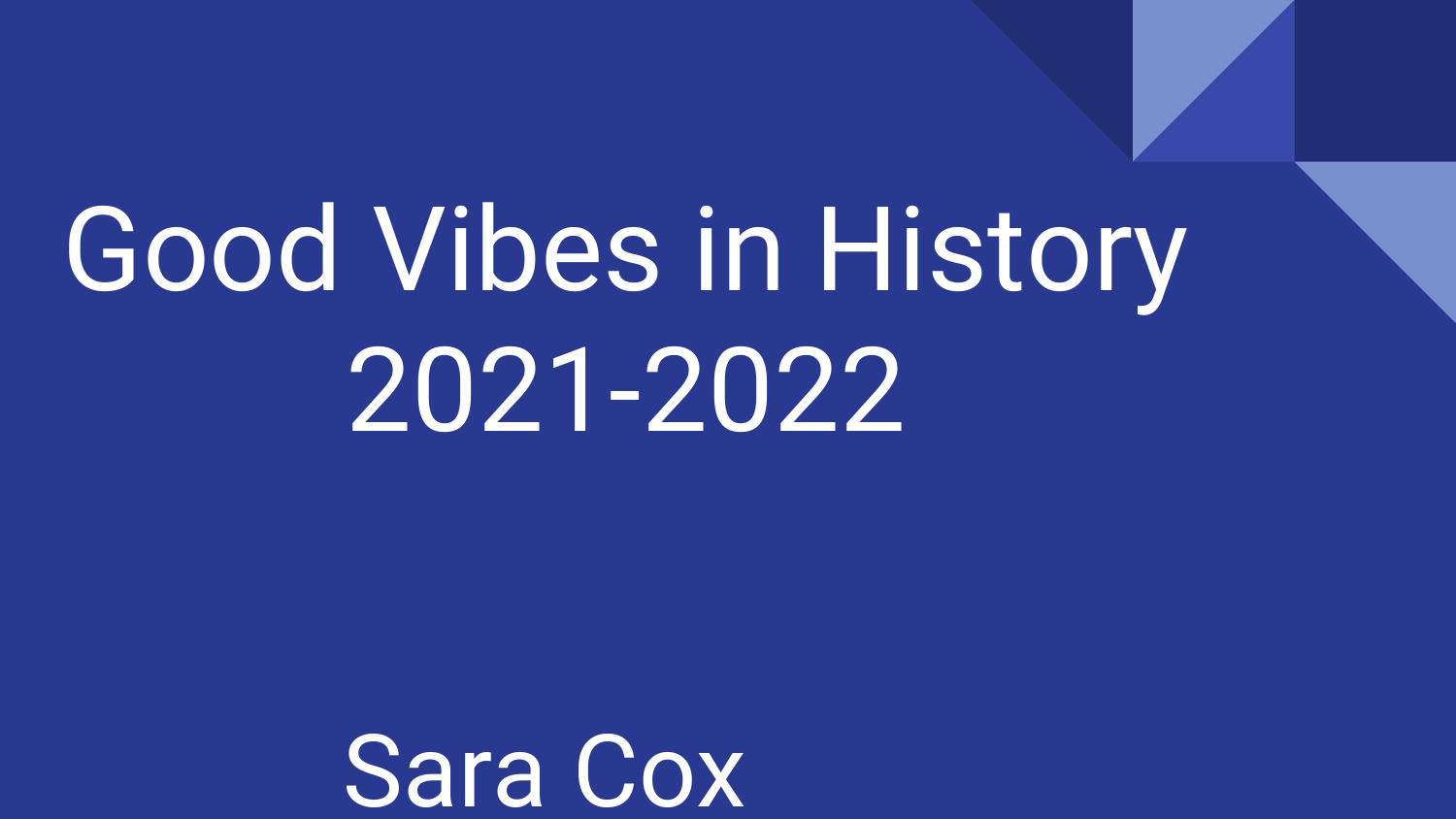#### James Monroe's Birthplace



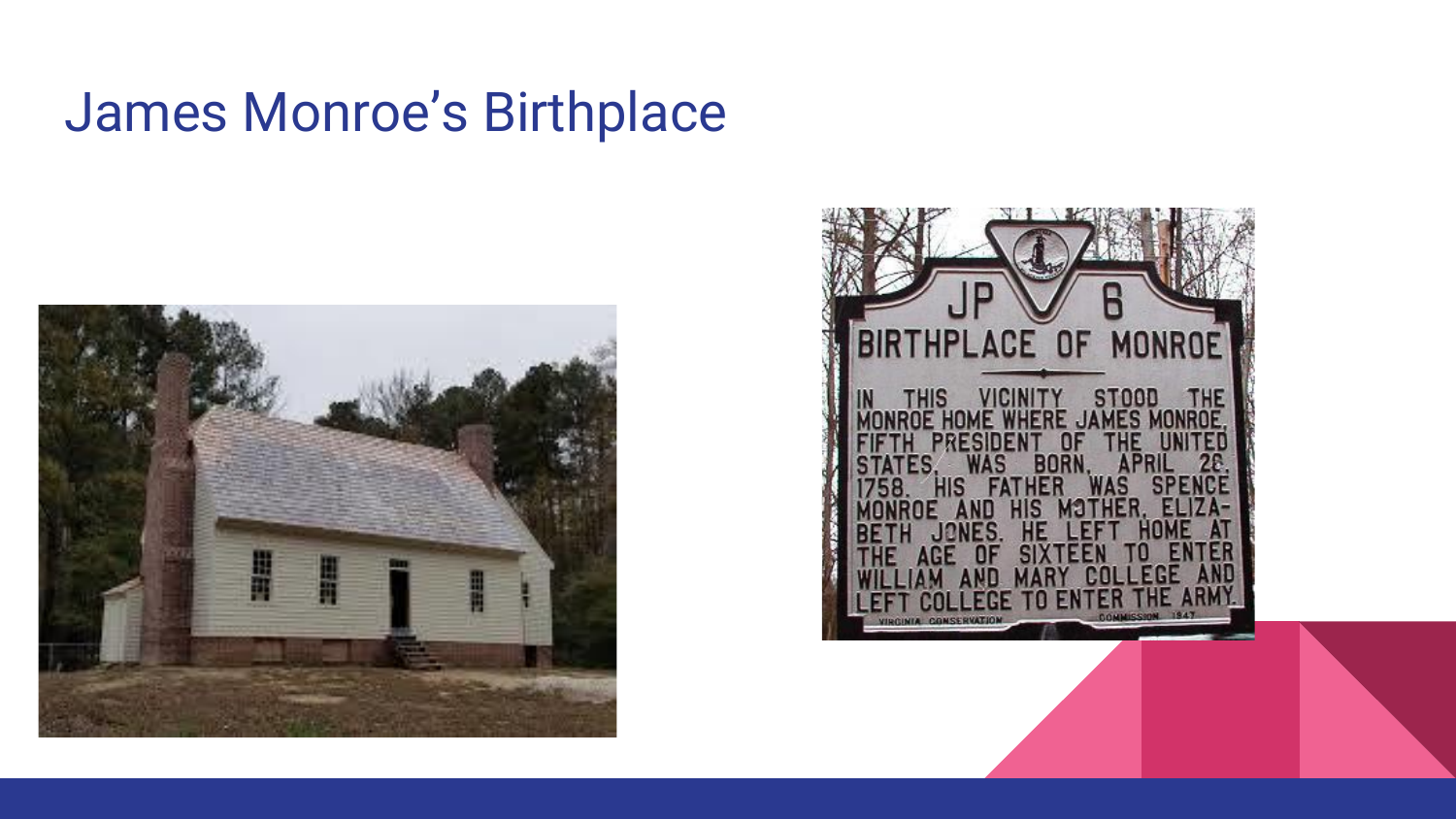### History of James Monroe's Birthplace

James Monroe spent his first 16 years in a 20 by 58 square foot house. The reproduction house sits on the original foundation, uncovered in 1976 by the College of William and Mary. The James Monroe Memorial Foundation began reconstruction of the Birthplace House in 2017 and are currently completing final touches on the interior. They are having a grand opening ceremony, October 2.

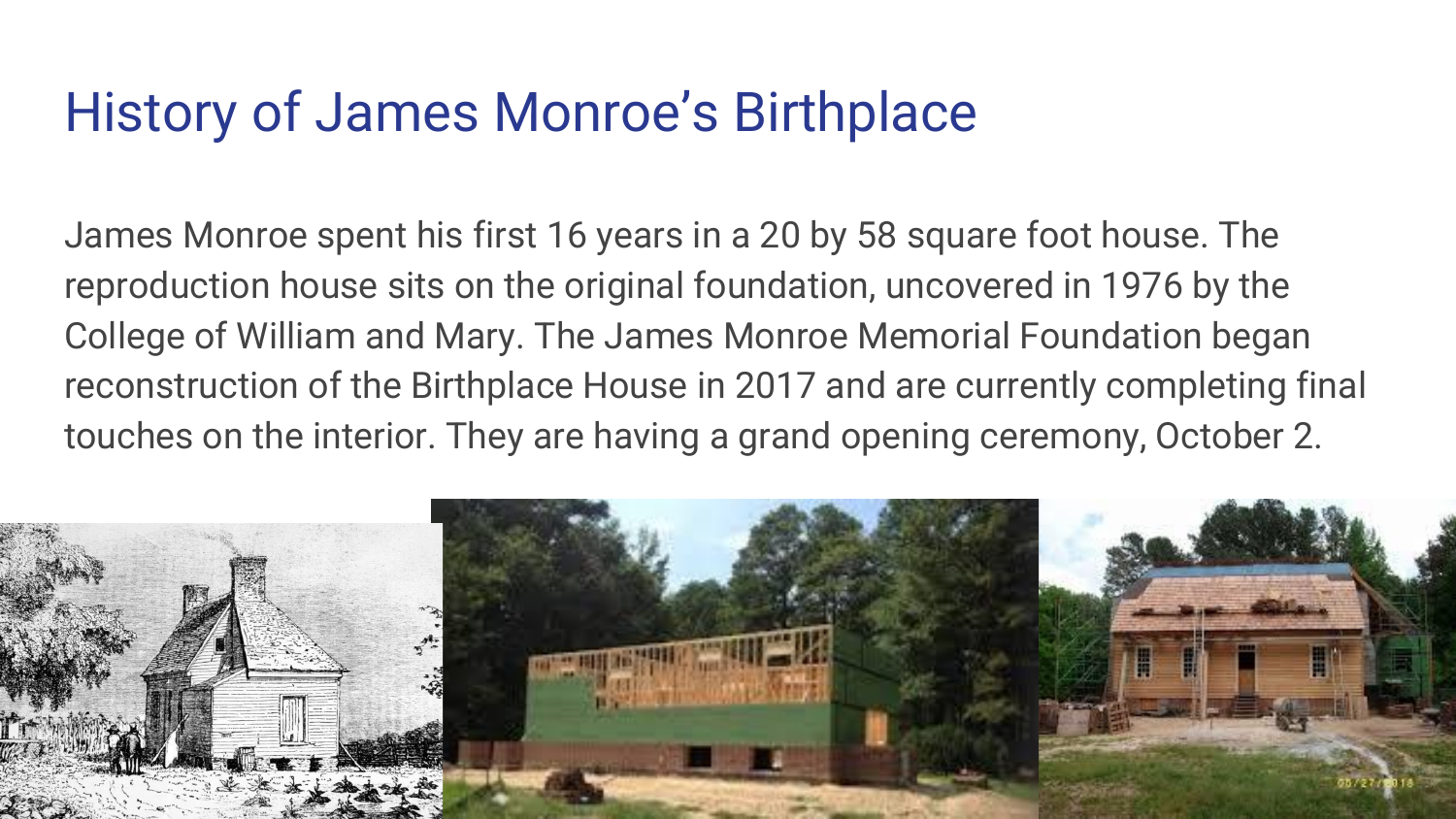#### Project

Our project is raising funds for 16,500 bricks that in its foundation and its two massive chimneys. In 1932, when the George Washington Birthplace Memorial House in Westmoreland County was built, children were asked to donate Washington quarters(25 cents per brick) to help pay for its construction. So I am asking for a \$1.00 contribution per brick for the James Monroe Birthplace.

Our goal is \$10,000. Any extra funds over \$10,000 will go towards additional bricks. If more than \$16,500 is raised, the funds will go towards signage along the trails.

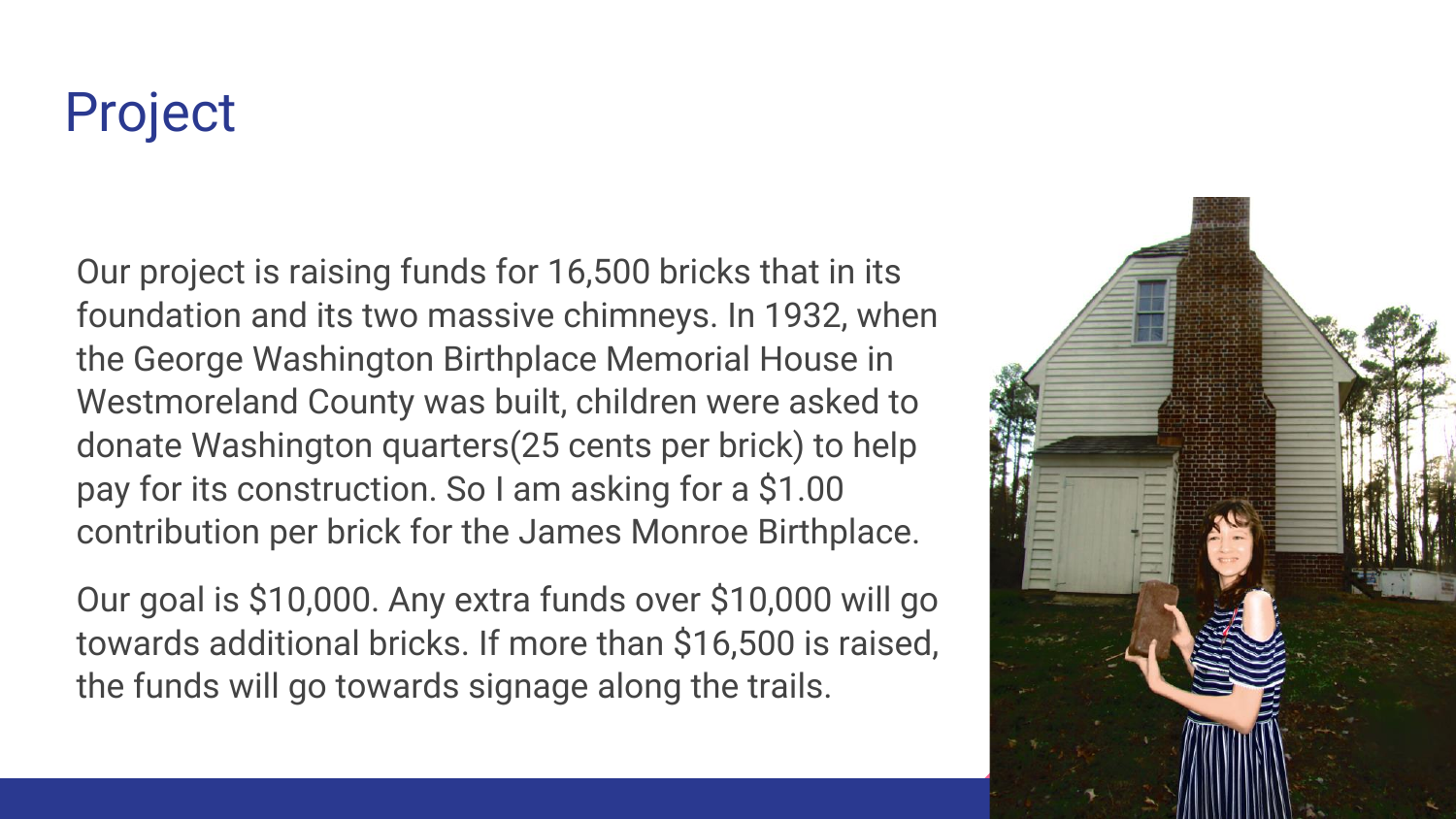# About the Bricks

The bricks are hand made by the Old Carolina Brick Company in Salisbury, North Carolina. Old Carolina Brick Company bricks have been used for restoration work at Colonial Williamsburg, Mount Vernon and Monticello. The particular soft color of the bricks at the reconstructed Birthplace House was based on bricks and brick fragments from the original brick foundation(most of the original bricks at the house were removed in the mid to late 1800s and likely used in a nearby African American church). The Old Carolina bricks are handmade in wooden molds, and are larger and heavier than modern bricks. They also have irregularities in them, making each somewhat different. The mortar was also specially selected for its typical colonial color, with ground oyster shells added(as they would have done in the 1700s).



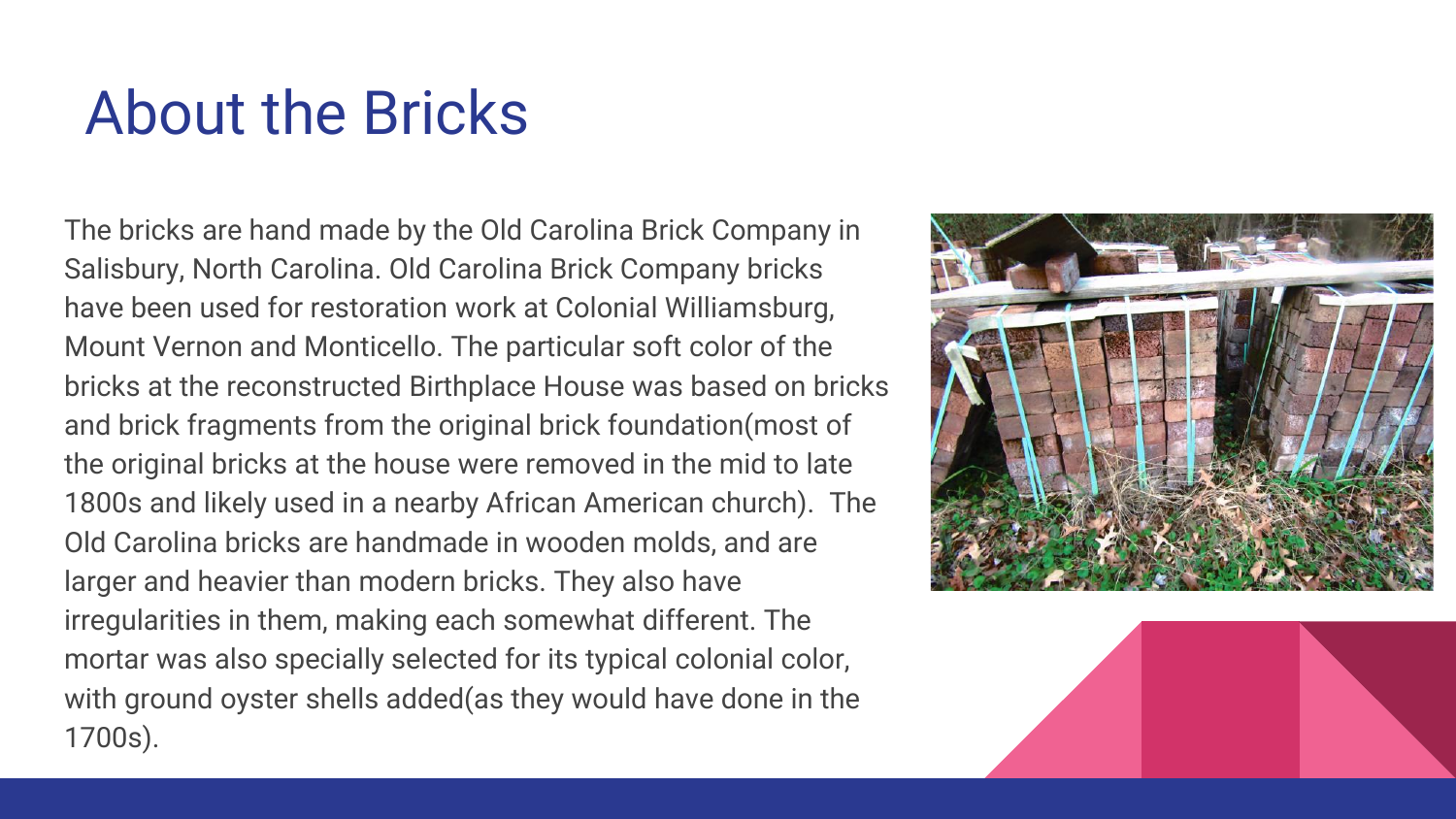## Why I chose this project?

- Importance of James Monroe
	- Dedicated his life to working for his country
	- True patriot, wounded in Battle of Trenton and fought in five other battles of the Revolutionary War.
	- Served as President, Governor, Secretary of War and State(during the War of 1812), Ambassador to France, Spain and Great Britain
	- Expanded our country with the Louisiana Purchase
	- Died on July 4, 1831
	- Life was centered on making the U.S. a better place
	- Known for Era of Good Feelings
	- Love of country
	- Desire to protect our country

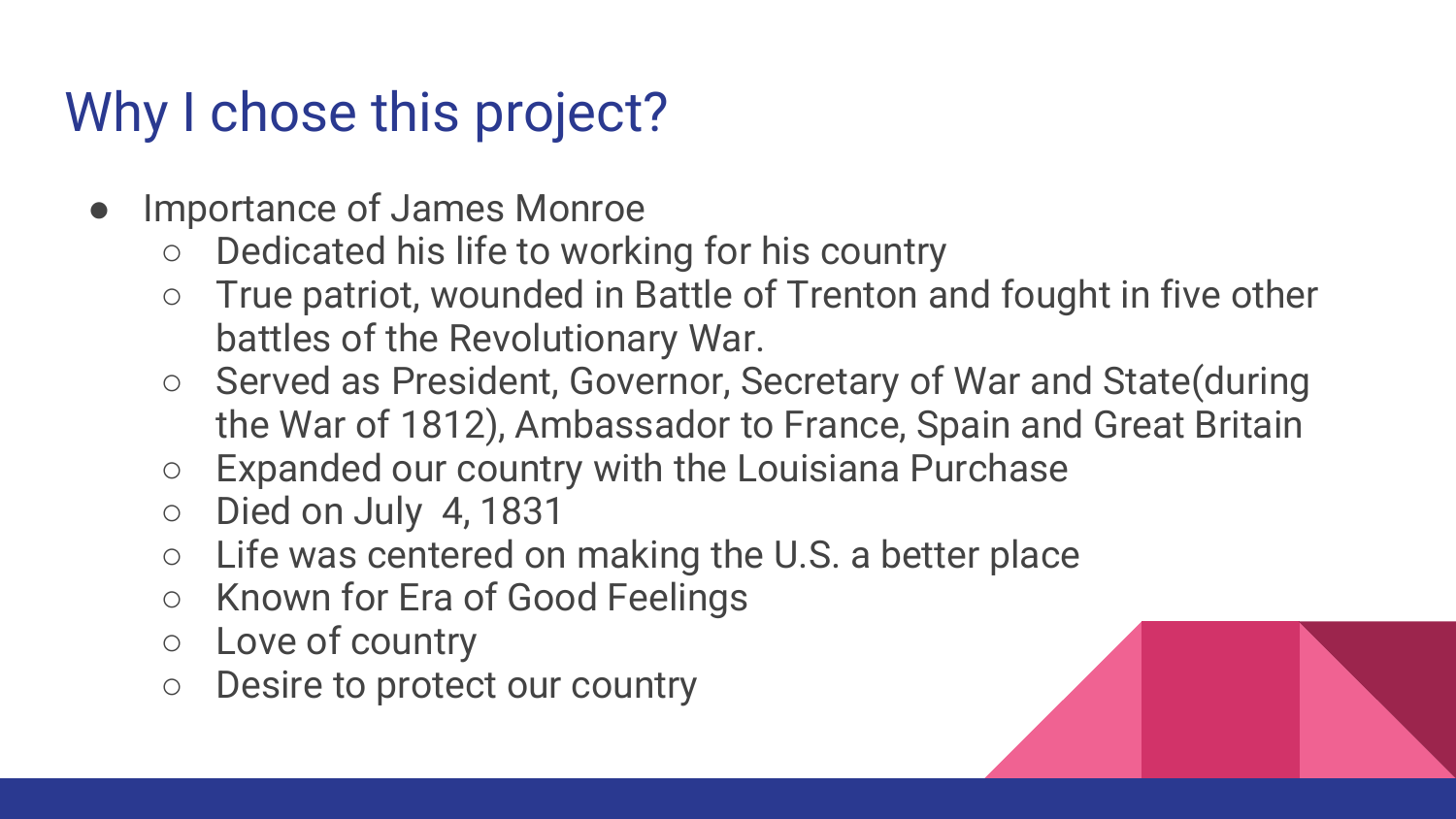# Why I chose this project? (cont.)

- Since I live locally, I have watched the development of the building of the house
	- I have been going to James Monroe's Birthplace for many years.
	- Every year in April, since I have been in C.A.R., I have attended the birthday ceremony and presented a wreath.
	- I have seen this project from the beginning. The first time I went there, it was just a piece of land. I have watched various stages of the building project.

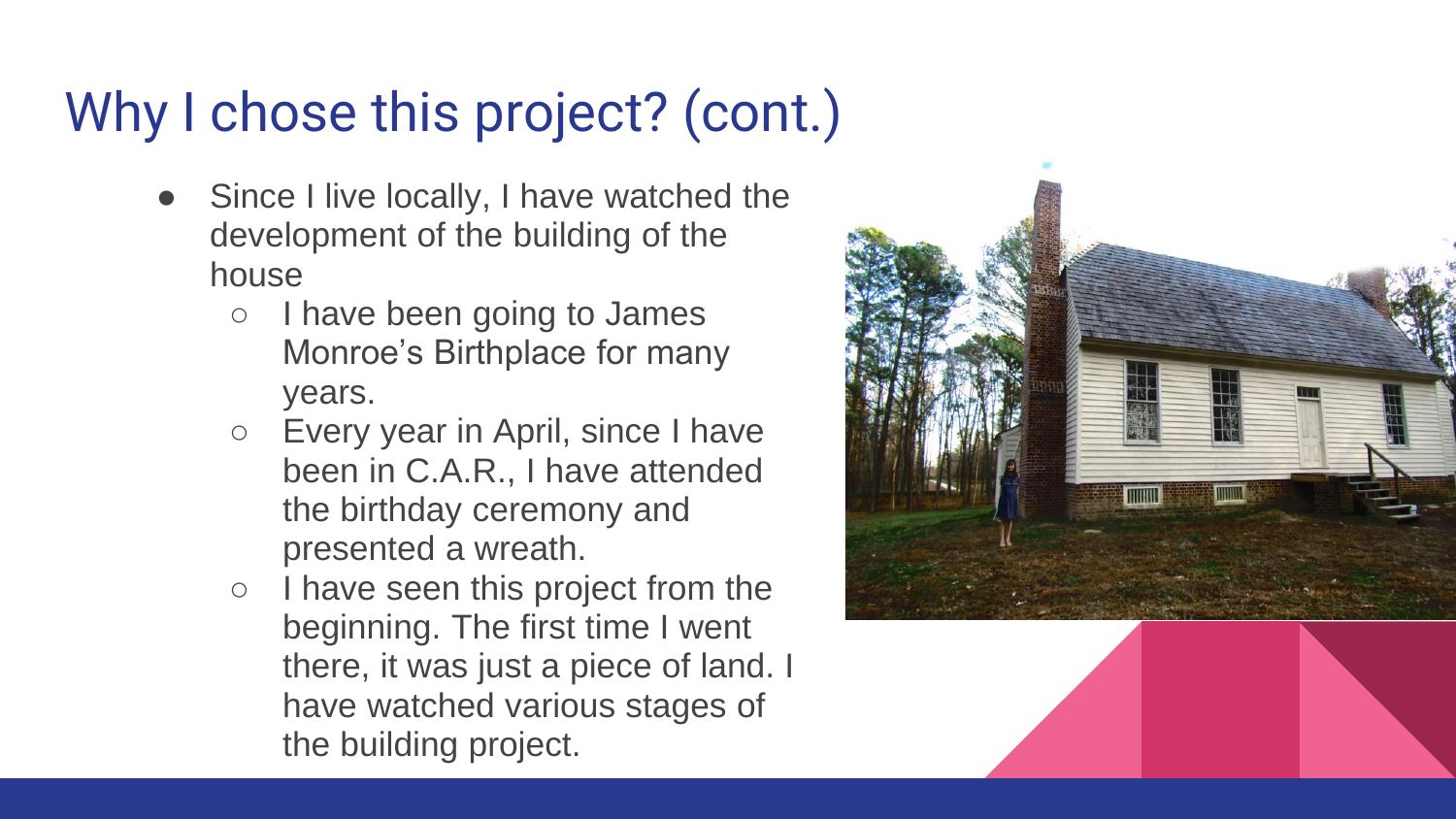James Monroe Birthplace Park & Museum is located at 4460 James Monroe Highway, Colonial Beach, Virginia 22443 - about 30 miles east of Fredericksburg.

This Park & Museum is supported by volunteers, through the stewardship of the James Monroe Memorial Foundation.

The park, with its picnic area, is always open for private recreational activities during daylight hours.



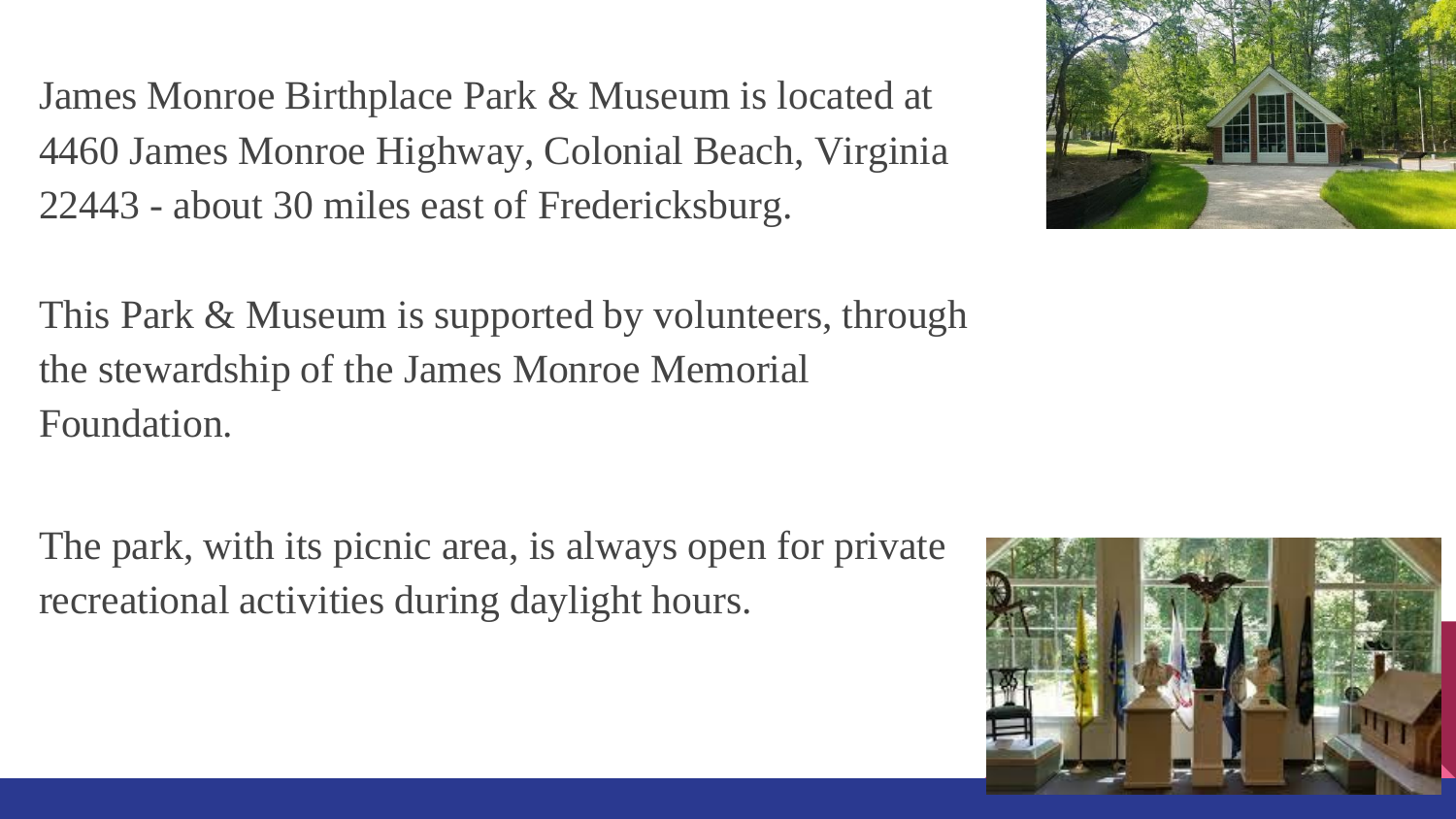# Thank You!

# scoxc.a.r.1775@gmail.com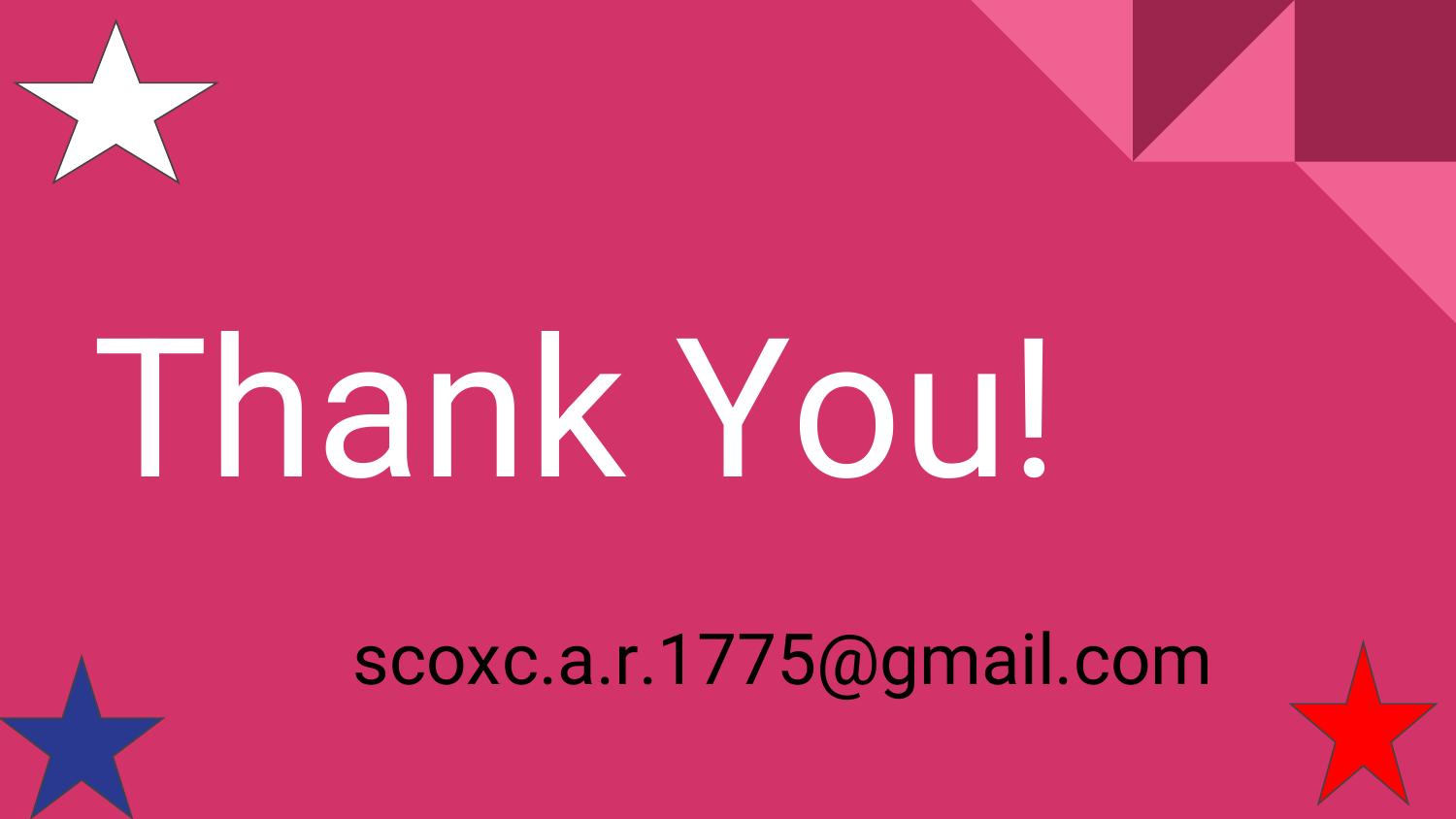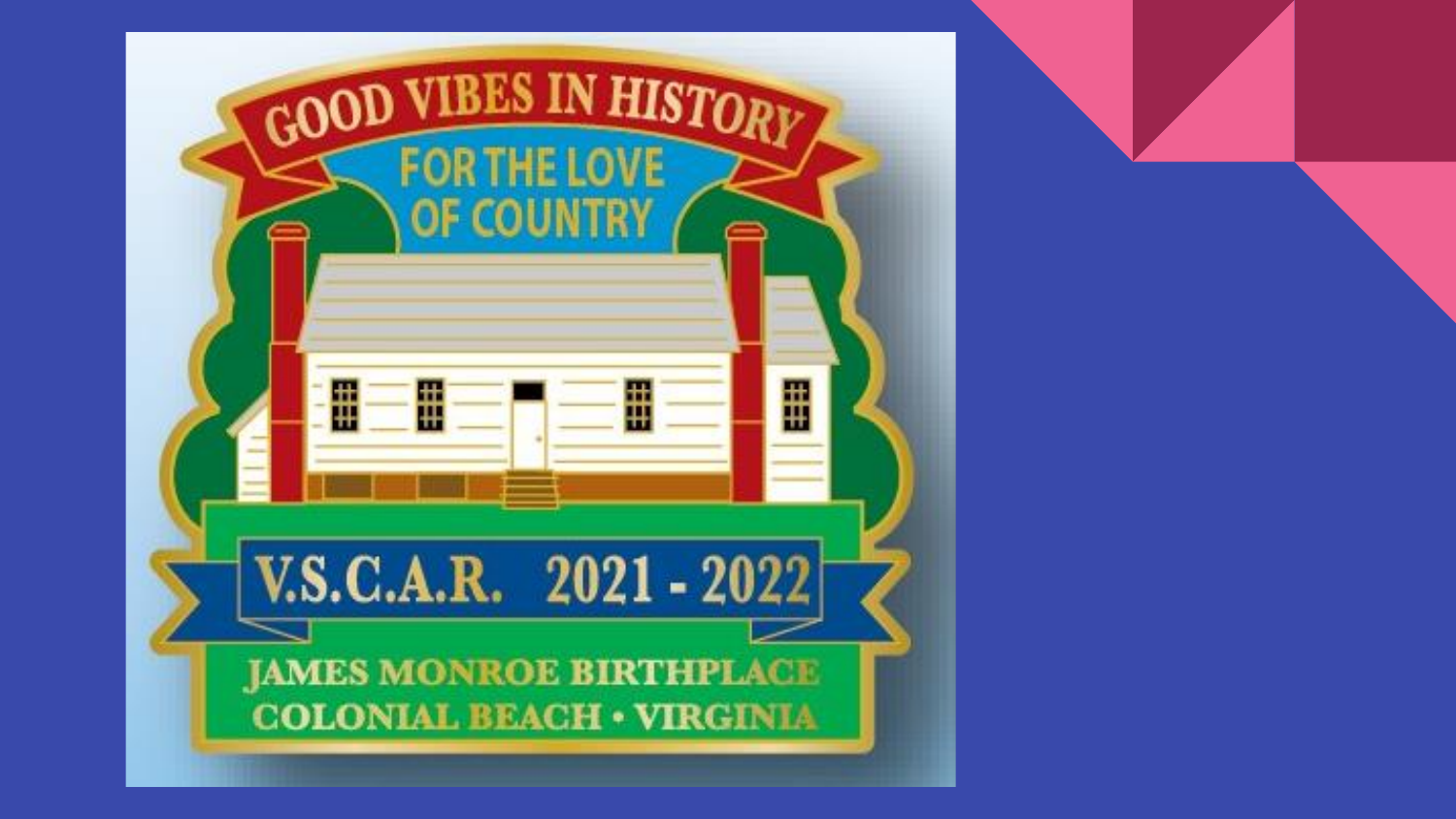![](_page_10_Picture_0.jpeg)